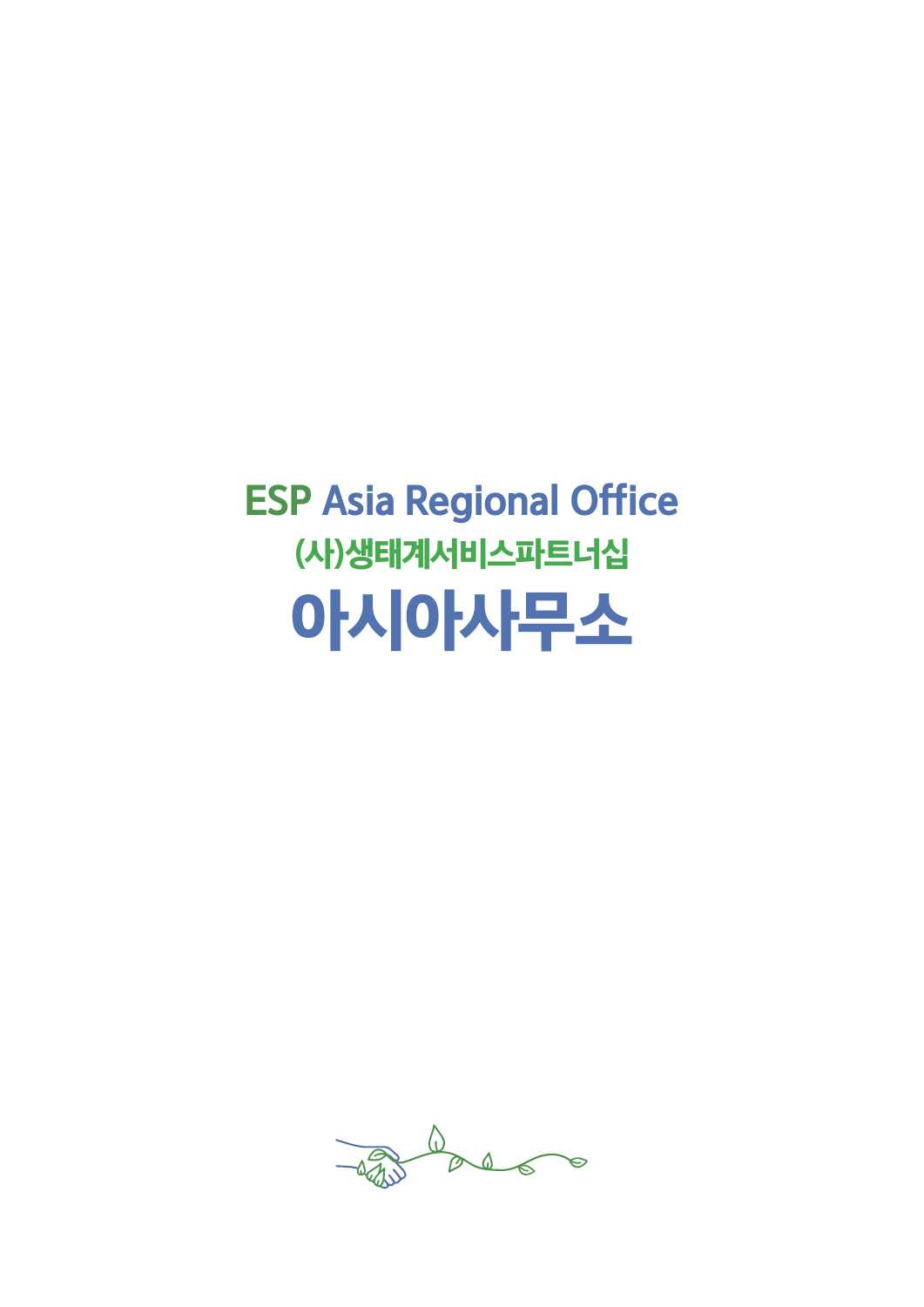



ESP 아시아사무소는 한국의 DMZ를 비롯한 아시아지역의 환경보전, 사회와 자연의 연결을 통한 환 경문제 해결 및 지속가능발전을 위해 생태계서비스 연구, 정책 개발 및 이행을 지원하고 아시아권 생태계서비스 네트워크 구축과 협력을 지원합니다.

ESP Asia Regional Office advocates ecosystem conservation in Asia including transboundary areas (e.g. DMZ areas of Korea), conducts ES research for nature-based solutions by connecting people and nature and for sustainable development, assists ES policy development & implementation, and supports ES networking & project collaboration in Asia.

ESP 아시아사무소는 2016년 제1회 생태계서비스파트너십 아시아총회에 참석한 22개국 참가자들 이 합의하여, 한국 DMZ와 같은 단절된 생태계를 공존의 생태공간으로 연결될 수 있기를 바라며 경 기도 DMZ 일원에 설립되었습니다.

In 2016, the ESP Asia Regional Office was established in Gyeonggi-do, Republic of Korea due to active support by the Gyeonggi provincial government and Asian ESP members after the inaugural ESP Asian Regional Conference. The Asia Office is located close to DMZ (demilitarized zone between South and North Korea), resonating the meaning of "Nature for Peace" in transboundary areas.

### Major activities to conserve and enhance ecosystem services in Asia



## 아시아권 생태계서비스 보전·증진을 위한 주요활동

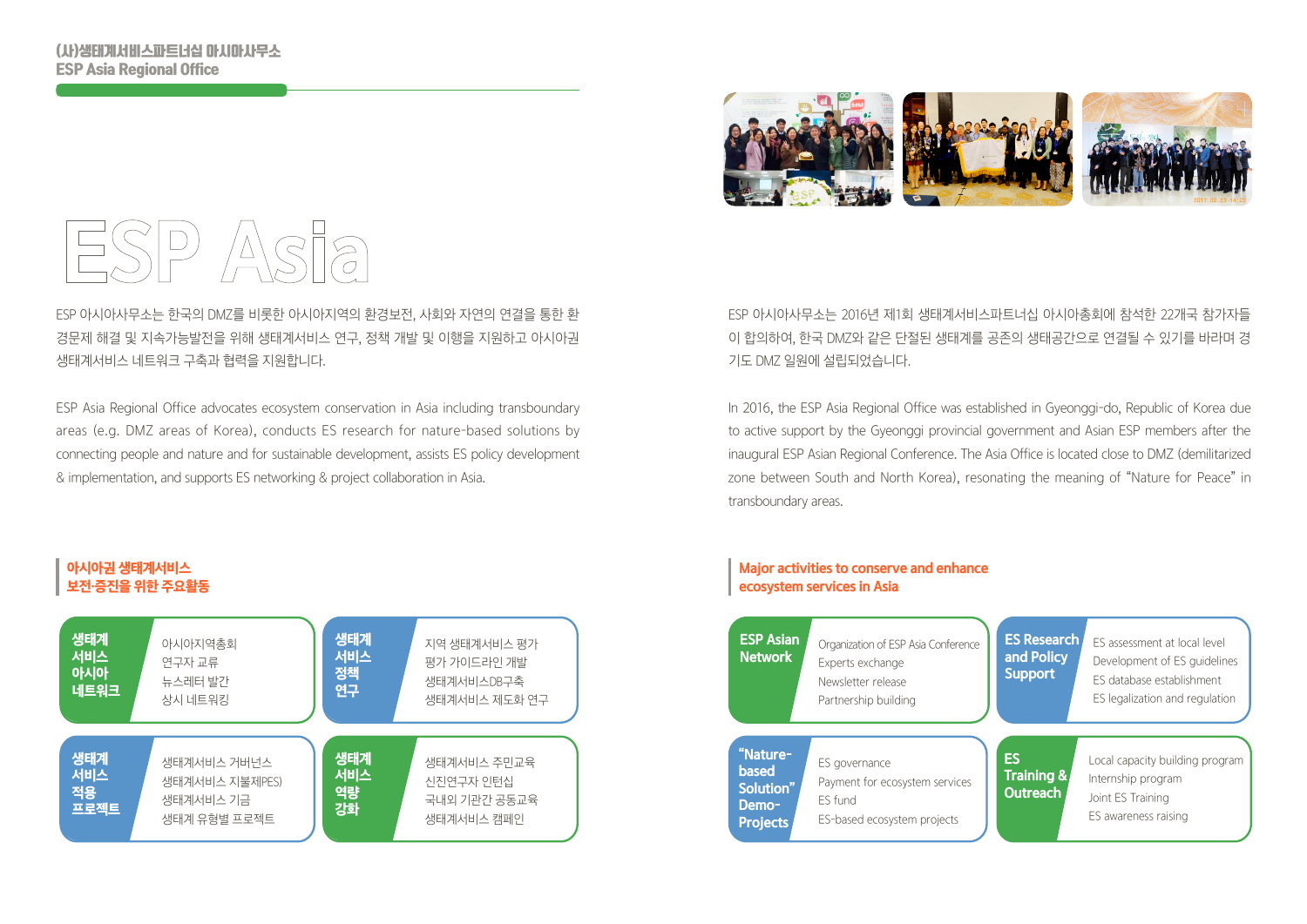생태계서비스파트너십(ESP)은 생태계보전과 지속가능한 발전을 위하여 2008년 창립된 생태계 서비스 전문가단체로, 본부는 네덜란드에 있으며 전 세계 85개국의 생태계서비스 정책기관 및 관련 전문가가 참여하고 있습니다.

Ecosystem Services Partnership(ESP) is a professional network of ecosystem services and was established in 2008 to further enhance the application of ecosystem services for nature conservation, ecosystem restoration and sustainable management. Its headquarter is located in the Netherlands and ESP connects over 3,000 ecosystem services scientists, policy makers and practitioners around 85 countries in the world.

ESP는 생태계서비스 연구, 정책개발, 현장에서의 이행 지원을 위하여 대륙별, 국가별, 지역별 네 트워크를 활성화하고, 생태계서비스 전문 지식과 분야별 프로젝트 경험을 기반으로 정부, 산업 계, 연구기관 간 협력사업을 지원하고 있습니다.

ESP facilitates a growing number of National Networks and Regional Chapters in order to support ES research, ES policy development and policy implementation at local level. Based on in-depth knowledge and hands-on field experiences, we support multidisciplinary joint-projects among governments, business, and research agencies.

# **Key Services**





생태계서비스는 인간복지와 직·간접적으로 연결되어 있습니다. 아시아권 생태계서비스 보전 및 증진을 위하여 공동 연구, 회원가입, 후원, 자원봉사 활동에 참여해주시기 바랍니다. 지속가능한 미래를 꿈꾸는 여러분과 함께하기를 바랍니다.

Ecosystem services are connected to human wellbeing directly and indirectly. We welcome your participation to conserve and enhance ecosystem services in Asia through joint research, membership activities, campaign and volunteering. Partner up with ESP Asia and join in the global effort for sustainable future of our Natural Capital!



| $\Xi$ 의 / Contact: info@esp-asia.org                                             |  |
|----------------------------------------------------------------------------------|--|
| <b>회비 납부 및 후원 계좌 / Bank Account</b> : 우리은행 / Woori Bank in the Republic of Korea |  |
| 1005-603-132314                                                                  |  |